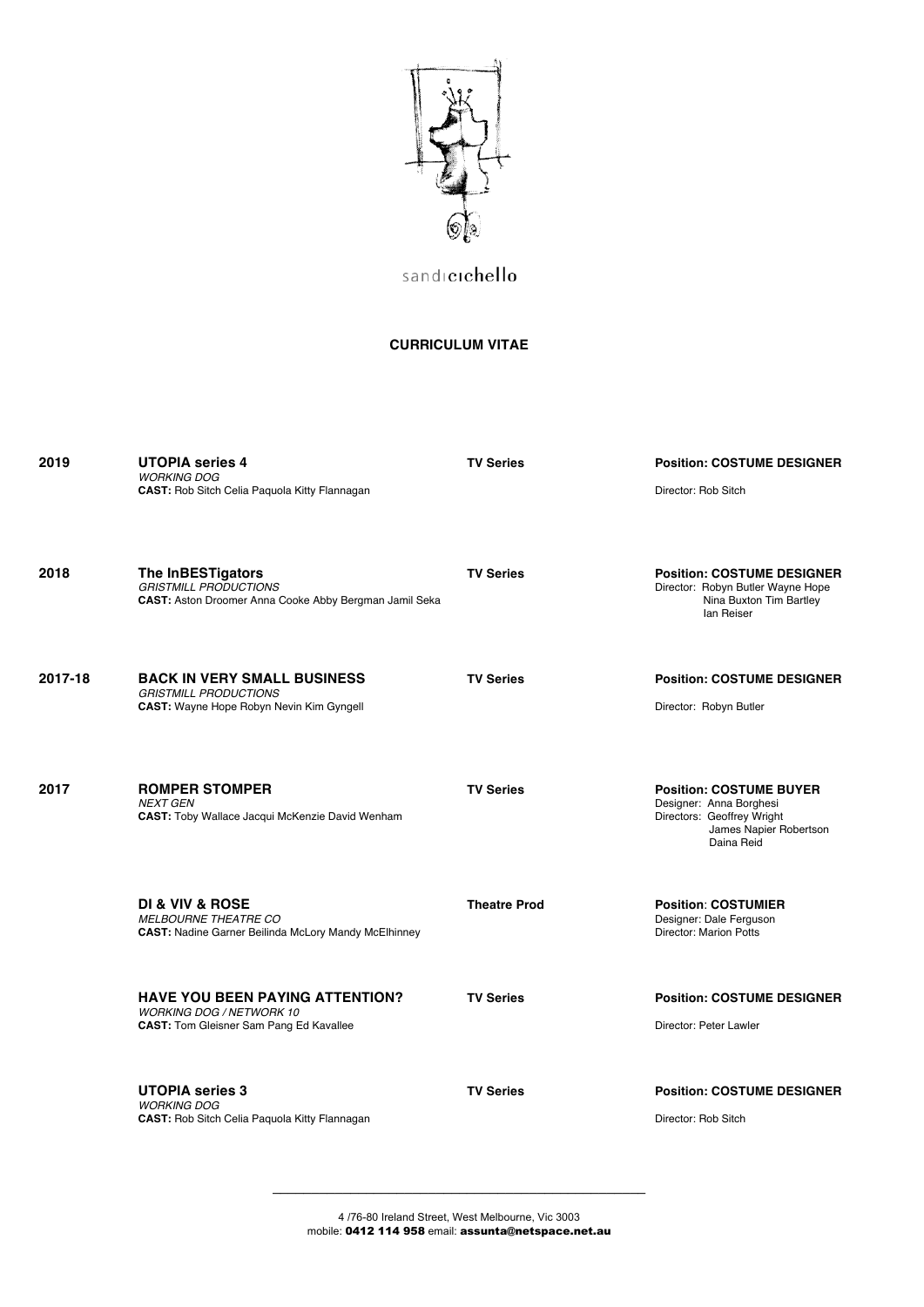|      | <b>HAVE YOU BEEN PAYING ATTENTION?</b><br><b>WORKING DOG / NETWORK 10</b><br><b>CAST:</b> Tom Gleisner Sam Pang Ed Kavallee  | <b>TV Series</b>                              | <b>Position: COSTUME DESIGNER</b><br>Director: Peter Lawler                                                     |
|------|------------------------------------------------------------------------------------------------------------------------------|-----------------------------------------------|-----------------------------------------------------------------------------------------------------------------|
|      | <b>LITTLE LUNCH series 2</b><br><b>GRISTMILL PRODUCTIONS</b><br><b>CAST:</b> Heidi Arena Josh Sitch Faith Seci Oisin O'Leary | <b>TV Series</b>                              | <b>Position: COSTUME DESIGNER</b><br>Director: Robyn Butler & Tim Bartley                                       |
|      | <b>UPPER MIDDLE BOGAN series 3</b><br><b>GRISTMILL PRODUCTIONS</b><br><b>CAST:</b> Annie Maynard Royn Nevin Glenn Robbins    | <b>TV Series</b>                              | <b>Position: COSTUME DESIGNER</b><br>Director: Wayne Hope                                                       |
| 2015 | <b>HAVE YOU BEEN PAYING ATTENTION?</b><br><b>WORKING DOG / NETWORK 10</b><br><b>CAST:</b> Tom Gleisner Sam Pang Ed Kavallee  | <b>TV Series</b>                              | <b>Position: COSTUME DESIGNER</b><br>Director: Peter Lawler                                                     |
|      | <b>THE DIVORCE</b><br><b>PRINCESS PICTURES</b><br>CAST: Lisa McCune, Kate Miller Heidke, Hugh Sheriden                       | <b>TV Series &amp;</b><br><b>Feature Film</b> | <b>Position: COSTUME DESIGNER</b><br>Director: Dean Murphy                                                      |
|      | <b>UTOPIA series 2</b><br><b>WORKING DOG</b><br>CAST: Rob Sitch Celia Paquola Luke McGregor                                  | <b>TV Series</b>                              | <b>Position: COSTUME DESIGNER</b><br>Director: Rob Sitch                                                        |
| 2014 | <b>LITTLE LUNCH</b><br><b>GRISTMILL PRODUCTIONS</b><br>CAST: Heidi Arena Josh Sitch Faith Seci Oisin O'Leary                 | <b>TV Series</b>                              | <b>Position: COSTUME DESIGNER</b><br>Director: Wayne Hope, Tim Bartley,<br>Bob Franklin, Ian Reiser, Erin White |
|      | <b>UPPER MIDDLE BOGAN series 2</b><br><b>GRISTMILL PRODUCTIONS</b><br><b>CAST: Annie Maynard Royn Nevin Glenn Robbins</b>    | <b>TV Series</b>                              | <b>Position: COSTUME DESIGNER</b><br>Director: Wayne Hope & Tony Martin                                         |
|      | <b>HAMISH &amp; ANDY'S GAP YEAR</b><br><b>RADIO KARATE</b><br><b>CAST: Hamish Blake Andy Lee</b>                             | <b>TV Series</b>                              | <b>Position: COSTUME MAKER</b>                                                                                  |
| 2013 | <b>T.V. COMMERCIALS</b><br><b>FINCH</b><br><b>MR SMITH</b>                                                                   | <b>TVC'S</b>                                  | <b>Position: COSTUME DESIGNER</b>                                                                               |
|      | <b>HAVE YOU BEEN PAYING ATTENTION?</b><br><b>WORKING DOG / NETWORK 10</b><br><b>CAST:</b> Tom Gleisner Sam Pang Ed Kavallee  | <b>TV Series</b>                              | <b>Position: COSTUME DESIGNER</b><br>Director: Peter Lawler                                                     |

**2016 T.V. COMMERCIALS TVC'S Position: COSTUME DESIGNER**

*MR SMITH*

**NOW ADD HONEY Feature Film Position: COSTUME DESIGNER** *GRISTMILL PRODUCTIONS*  **CAST:** Robyn Butler Portia De Rossi, Hamish Blake Director: Wayne Hope Director: Wayne Hope

4 /76-80 Ireland Street, West Melbourne, Vic 3003 mobile: 0412 114 958 email: assunta@netspace.net.au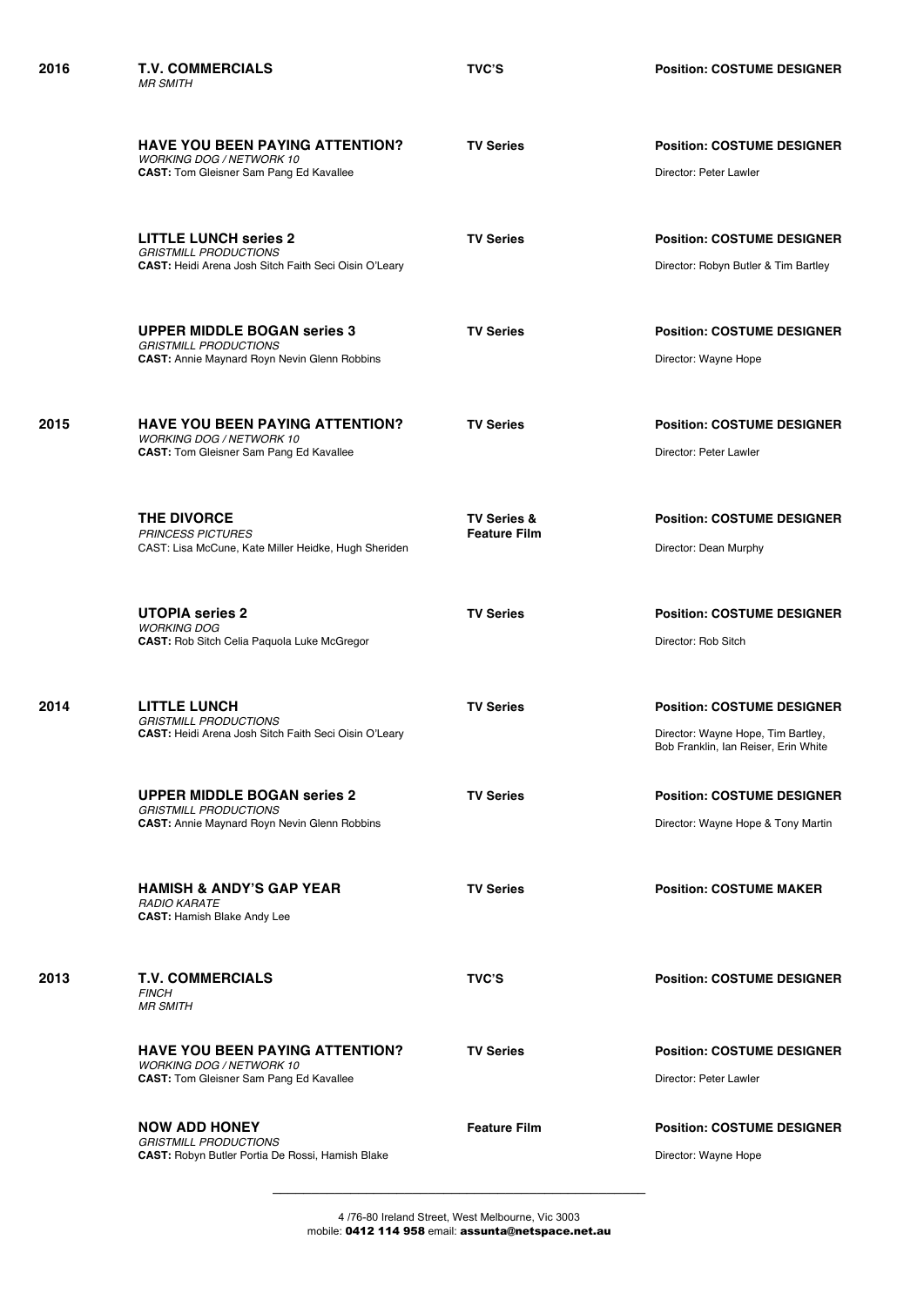| 2012 | <b>T.V. COMMERCIALS</b><br><b>MR SMITH</b><br><b>PRODIGY FILMS</b>                                                                                      | <b>TVC'S</b>        | <b>Position: COSTUME DESIGNER</b>                                                           |
|------|---------------------------------------------------------------------------------------------------------------------------------------------------------|---------------------|---------------------------------------------------------------------------------------------|
|      | <b>IT'S A DATE</b><br><b>PRINCESS PICTURES</b><br><b>CAST:</b> Lisa McCune Asher Keddie Stephen Curry                                                   | <b>TV Series</b>    | <b>Position: COSTUME DESIGNER</b><br>Director: Peter Hellier & Jonathon Brough              |
|      | <b>UPPER MIDDLE BOGAN series 1</b><br><b>GRISTMILL PRODUCTIONS</b><br><b>CAST: Annie Maynard Robyn Nevin Glenn Robbins</b>                              | <b>TV Series</b>    | <b>Position: COSTUME DESIGNER</b><br>Director: Wayne Hope & Tony Martin                     |
|      | <b>KANE &amp; DISABLED</b><br>TWO WOLVES PRODUCTIONS<br><b>CAST:</b> Lawrence Mooney Sam Pang Paralympians                                              | <b>TV Series</b>    | <b>Position: COSTUME DESIGNER</b><br>Director: John Origlasso                               |
|      | <b>SPORTS FEVER</b><br><b>WORKING DOG</b><br>CAST: Santo Cilauro Sam Pang Ed Kavalee                                                                    | <b>TV Series</b>    | <b>Position: COSTUME DESIGNER</b><br>Director: Rob Sitch & Tom Gleisner                     |
|      | PICTURES OF YOU<br><b>WORKING DOG</b><br><b>CAST: Brian Nankervis &amp; Guests</b>                                                                      | <b>TV Series</b>    | <b>Position: COSTUME DESIGNER</b><br>Director: Rob Sitch & Tom Gleisner                     |
|      | <b>AUDREY GORDON</b><br><b>WORKING DOG</b><br><b>CAST: Heidi Arena</b>                                                                                  | <b>TV Series</b>    | <b>Position: COSTUME DESIGNER</b><br>Director: Tom Gleisner                                 |
| 2011 | <b>T.V. COMMERCIALS</b><br>THE GUILD<br><b>EXIT FILMS</b><br>DAVE ELLIS PRODUCTIONS<br><b>PLAYBIG FILM</b><br>PHOTOPLAY FILMS<br><b>HUB PRODUCTIONS</b> | <b>TVC'S</b>        | <b>Position: COSTUME DESIGNER</b>                                                           |
|      | <b>ROCKWIZ</b><br><b>RENEGADE FILMS</b><br><b>CAST: Julia Zemiro Brian Nankervis</b>                                                                    | <b>TV Series</b>    | <b>Position: COSTUME DESIGNER</b>                                                           |
|      | <b>PICTURES OF YOU</b><br><b>WORKING DOG</b><br><b>CAST: Brian Nankervis &amp; Guests</b>                                                               | <b>TV Series</b>    | <b>Position: COSTUME DESIGNER</b><br>Director: Rob Sitch & Tom Gleisner                     |
|      | <b>LETTERS &amp; NUMBERS</b><br>SBS<br><b>CAST: Richard Morecroft Lily Serna David Astle</b>                                                            | <b>TV Series</b>    | <b>Position: COSTUME SUPERVISOR</b><br>Designer: Lisa Meagher                               |
| 2010 | <b>ANY QUESTIONS FOR BEN</b><br><b>WORKING DOG</b><br><b>CAST: Josh Lawson Rachel Taylor</b>                                                            | <b>Feature Film</b> | <b>Position: Co - COSTUME DESIGNER</b><br>Director: Rob Sitch                               |
|      | <b>KILLING TIME</b><br><b>FREMANTLE MEDIA</b><br><b>CAST: David Wenham Diana Glen Colin Friels</b>                                                      | <b>TV Series</b>    | <b>Position: COSTUME DESIGNER</b><br>Director: Peter Andrikidis, Kevin Carlin<br>lan Watson |
|      | 6 PLOTS (working title)<br><b>6 PLOTS PTY LTD</b><br><b>CAST: Alice Darling Ryan Corr Andrew Clarke</b>                                                 | <b>Feature Film</b> | <b>Position: COSTUME DESIGNER</b><br>Director: Leigh Sheehan                                |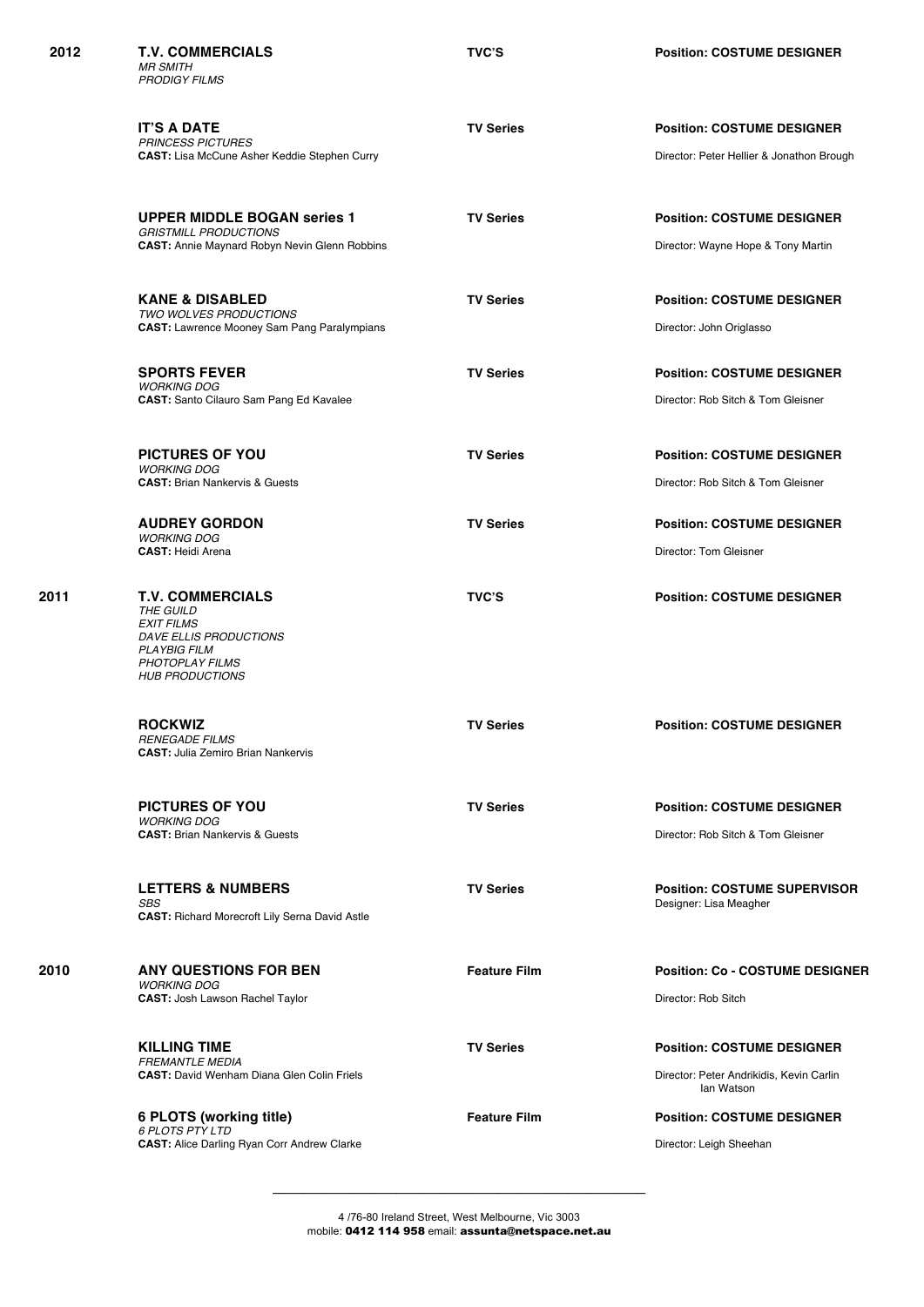| 2009 | <b>LOWDOWN</b><br><b>ABC TV</b>                                                                                          | <b>TV Series</b>    | <b>Position: COSTUME DESIGNER</b><br>Director: Amanda Brotchie                  |
|------|--------------------------------------------------------------------------------------------------------------------------|---------------------|---------------------------------------------------------------------------------|
|      | <b>CAST: Adam Zwar Paul Denny Beth Buchanan</b>                                                                          |                     |                                                                                 |
|      | DON'T BE AFRAID OF THE DARK<br><b>MIRAMAX</b><br><b>CAST:</b> Katie Holmes Guy Pearce Bailee Madison                     | <b>Feature Film</b> | <b>Position: COSTUME BUYER</b><br>Designer: Wendy Chuck<br>Director: Troy Nixey |
|      | <b>THANK GOD YOU'RE HERE series 4</b><br><b>WORKING DOG</b><br><b>CAST:</b> comedians, actors, radio personalities       | <b>TV Series</b>    | <b>Position: COSTUME DESIGNER</b><br>Director: Rob Sitch                        |
|      | <b>THE LIBRARIANS series 2</b><br><b>GRISTMILL</b><br><b>CAST:</b> Robyn Butler Wayne Hope Roz Hammond Bob Franklin      | <b>TV Series</b>    | <b>Position: COSTUME DESIGNER</b><br>Director: Wayne Hope                       |
| 2008 | <b>T.V. COMMERCIALS</b><br>THE GUILD<br><b>EXIT FILMS</b>                                                                | <b>TVC'S</b>        | <b>Position: COSTUME DESIGNER</b>                                               |
|      | <b>CARLA CAMETTI P.D.</b><br><b>BUON GIORNO PRODUCTIONS</b><br><b>CAST:</b> Diana Glen Vince Colosimo Sullivan Stapleton | <b>TV Series</b>    | <b>Position: COSTUME DESIGNER</b><br>Director: Ian Watson                       |
| 2007 | <b>THANK GOD YOU'RE HERE series 3</b><br><b>WORKING DOG</b><br>CAST: comedians, actors, radio personalities              | <b>TV Series</b>    | <b>Position: COSTUME DESIGNER</b><br>Director: Rob Sitch                        |
|      | THE LIBRARIANS<br><b>GRISTMILL</b><br><b>CAST</b> : Robyn Butler Wayne Hope Roz Hammond Bob Franklin                     | <b>T.V Series</b>   | <b>Position: COSTUME DESIGNER</b><br>Director: Wayne Hope                       |
| 2006 | <b>THE KING</b><br><b>FREMANTLE MEDIA</b><br><b>CAST:</b> Stephen Curry Shaun Micallef Gary McDonald                     | <b>Tele Movie</b>   | <b>Position: COSTUME DESIGNER</b><br>Director: Matt Saville                     |
|      | <b>THANK GOD YOU'RE HERE series 2</b><br><b>WORKING DOG</b><br><b>CAST:</b> comedians, actors, radio personalities       | <b>TV Series</b>    | <b>Position: COSTUME DESIGNER</b><br>Director: Rob Sitch                        |
|      | <b>BEFORE DAWN</b><br><b>APOLLO FILMS</b><br><b>CAST:</b> William McInnes Noni Hazlehurst Dan Wylie                      | <b>Tele Movie</b>   | <b>Position: COSTUME DESIGNER</b><br>Director: Jessica Hobbs                    |
|      | <b>THANK GOD YOU'RE HERE series 1</b><br><b>WORKING DOG</b><br><b>CAST:</b> comedians, actors, radio personalities       | <b>TV Series</b>    | <b>Position: COSTUME DESIGNER</b><br>Director: Rob Sitch                        |
| 2005 | <b>SOCIETY MURDERS</b><br><b>SCREENTIME</b><br><b>CAST: Heather Mitchell Matthew Le Neves Daniella Farrinacci</b>        | <b>Tele Movie</b>   | <b>Position: COSTUME DESIGNER</b><br>Director: Brendan Maher                    |
|      | <b>T.V. COMMERCIALS</b><br><b>EXIT FILMS</b><br>THE GUILD<br><b>REVOLVER. Film</b>                                       | <b>TVC'S</b>        | <b>Position: COSTUME DESIGNER</b>                                               |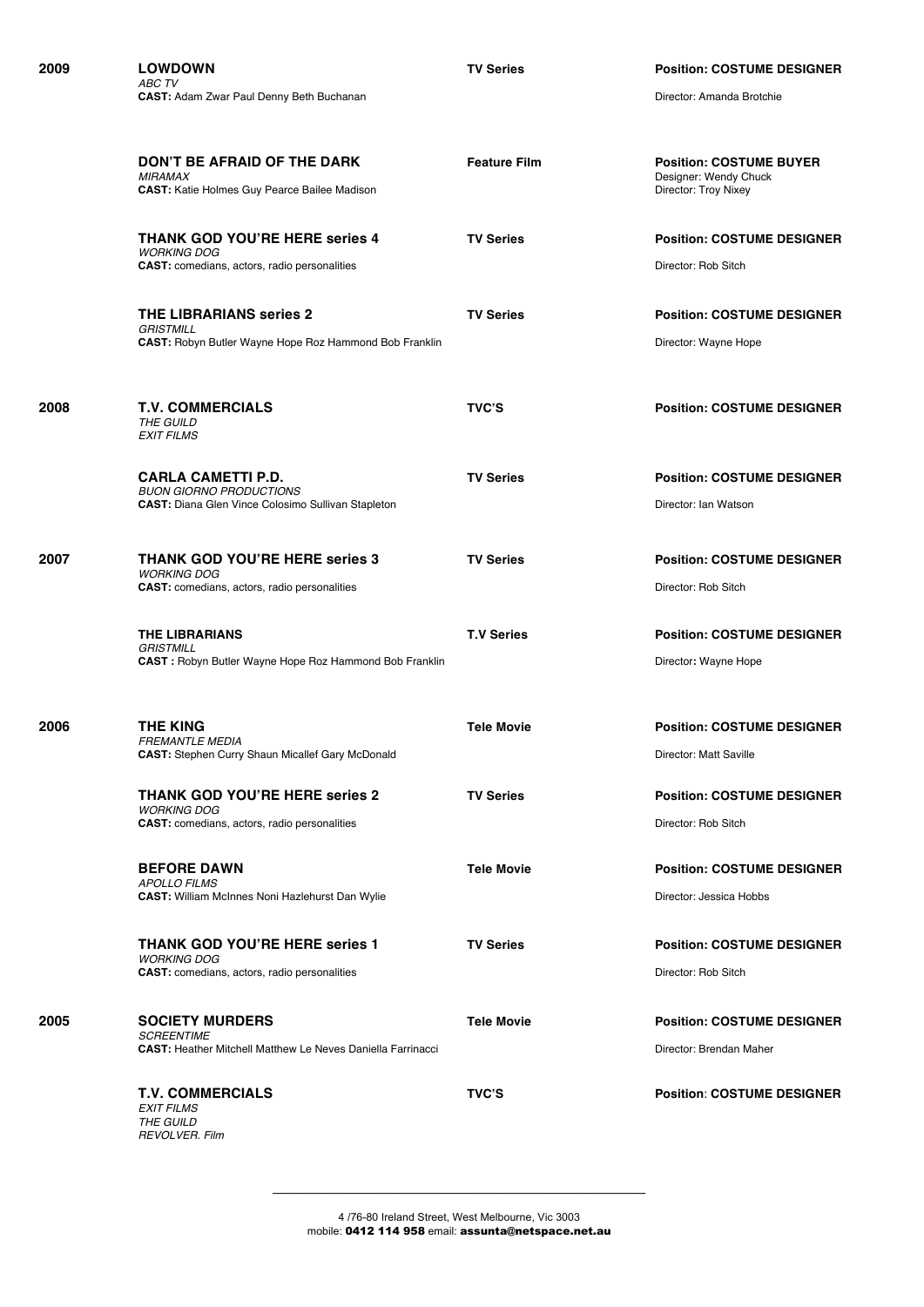| 2004/05 | <b>GHOST RIDER</b><br><b>VENGEANCE PRODUCTIONS</b><br><b>CAST:</b> Nicolas Cage Eva Mendes Peter Fonda Wes Bentley              | <b>Feature Film</b>   | <b>Position: COSTUME BUYER</b><br>Designer: Lizzy Gardiner<br>Director: Mark Steven Johnson |
|---------|---------------------------------------------------------------------------------------------------------------------------------|-----------------------|---------------------------------------------------------------------------------------------|
| 2004    | <b>THREE DOLLARS</b><br><b>ARENA FILM</b>                                                                                       | <b>Feature Film</b>   | <b>Position: COSTUME DESIGNER</b>                                                           |
|         | <b>CAST:</b> David Wenham Francis O'Connor Sarah Wynter Robert Menzies                                                          |                       | Director: Robert Connolly                                                                   |
|         | <b>T.V. COMMERCIALS</b><br><b>EXIT FILMS</b><br><b>WINDOW PRODUCTIONS</b><br><b>FILM CONSTRUCTION</b><br><b>REVOLVER. Films</b> | <b>TVC'S</b>          | <b>Position: COSTUME DESIGNER</b>                                                           |
|         | <b>OUTBACK HOUSE</b><br><b>ABC</b>                                                                                              | <b>TV Series</b>      | Position: COSTUMIER (1860's)<br>Designer: Michael Chisolm                                   |
| 2003    | <b>HINTERLAND</b><br><b>MELBOURNE THEATRE CO</b><br><b>CAST:</b> Tom Long Helen Thomson Kim Gyngell Christen O'Leary            | <b>Theatre Prod</b>   | <b>Position: COSTUME CO-ORDINATOR</b><br>Designer: Dan Potra<br>Director: Peter Houghton    |
|         | <b>ANACONDA II</b><br><b>BIG SNAKE</b><br><b>CAST: Johnny Messner Salli Richardson Kadee Strickland</b>                         | <b>Feature Film</b>   | <b>Position: COSTUMIER</b><br>Designer: Terry Ryan<br>Director: Dwight Little               |
|         | <b>NOAH &amp; SASKIA</b><br><b>ACTF</b>                                                                                         | <b>TV Series</b>      | <b>Position: COSTUME DESIGNER</b>                                                           |
|         | CAST: Tracey Mann Cameron Nugent Hannah Greenwood                                                                               |                       | Director: Pino Amenta                                                                       |
|         | <b>T.V. COMMERCIALS</b><br><b>GREAT SOUTHERN FILMS</b><br><b>EXIT FILMS</b><br><b>RHODES FLYNN</b><br><i>VERVE</i>              | <b>TVC'S</b>          | <b>Position: COSTUME DESIGNER</b>                                                           |
|         | <b>THE GOAT</b><br><b>MELBOURNE THEATRE CO</b><br><b>CAST: Phillp Quast Wendy Hughes Peter Curtin</b>                           | <b>Theatre Prod</b>   | <b>Position: COSTUME CO-ORDINATOR</b><br>Designer: Richard Roberts<br>Director: Kate Cherry |
| 2002    | <b>CLOUD 9</b><br><b>MELBOURNE THEATRE CO.</b><br><b>CAST:</b> Gillian Jones Chris Garbardi Matt Dyktynski                      | <b>Theatre Prod</b>   | Position: COSTUMIER (1800's)<br>Designer: Christina Smith<br>Director: Kate Cherry          |
|         | <b>TROPFEST "ROCK"</b><br><b>GREAT SOUTHERN FILMS</b><br><b>CAST: Rachel Blake Bill Hunter Adam Zwar</b>                        | <b>Promo Trailer</b>  | <b>Position: COSTUME DESIGNER</b><br>Director: Emma Freeman                                 |
|         | <b>T.V. COMMERCIALS</b><br><b>GREAT SOUTHERN FILMS</b><br><b>EXIT FILMS</b>                                                     | <b>TVC'S</b>          | <b>Position: COSTUME DESIGNER</b>                                                           |
|         | <b>CRACKERBAG</b>                                                                                                               | <b>Short Film</b>     | <b>Position: COSTUME DESIGNER</b>                                                           |
|         | <b>EXIT FILMS</b><br><b>Cast: Edith Cattell</b>                                                                                 |                       | Director: Glendon Ivin                                                                      |
|         | <b>AFTER THE DELUGE</b><br><b>COX KNIGHT PRODUCTIONS</b>                                                                        | <b>TV Minl Series</b> | <b>Position: COSTUME DESIGNER</b>                                                           |
|         | <b>CAST:</b> David Wenham Hugo Weaving Rachel Griffiths Catherine McLements                                                     |                       | Director: Brendan Maher                                                                     |
|         | <b>SWEET BIRD OF YOUTH</b><br><b>MELBOURNE THEATRE CO</b><br><b>CAST:</b> Wendy Hughes Guy Pierce                               | <b>Theatre Prod</b>   | Position: COSTUMIER (1950's)<br>Designer: Christina Smith<br>Director: Kate Cherry          |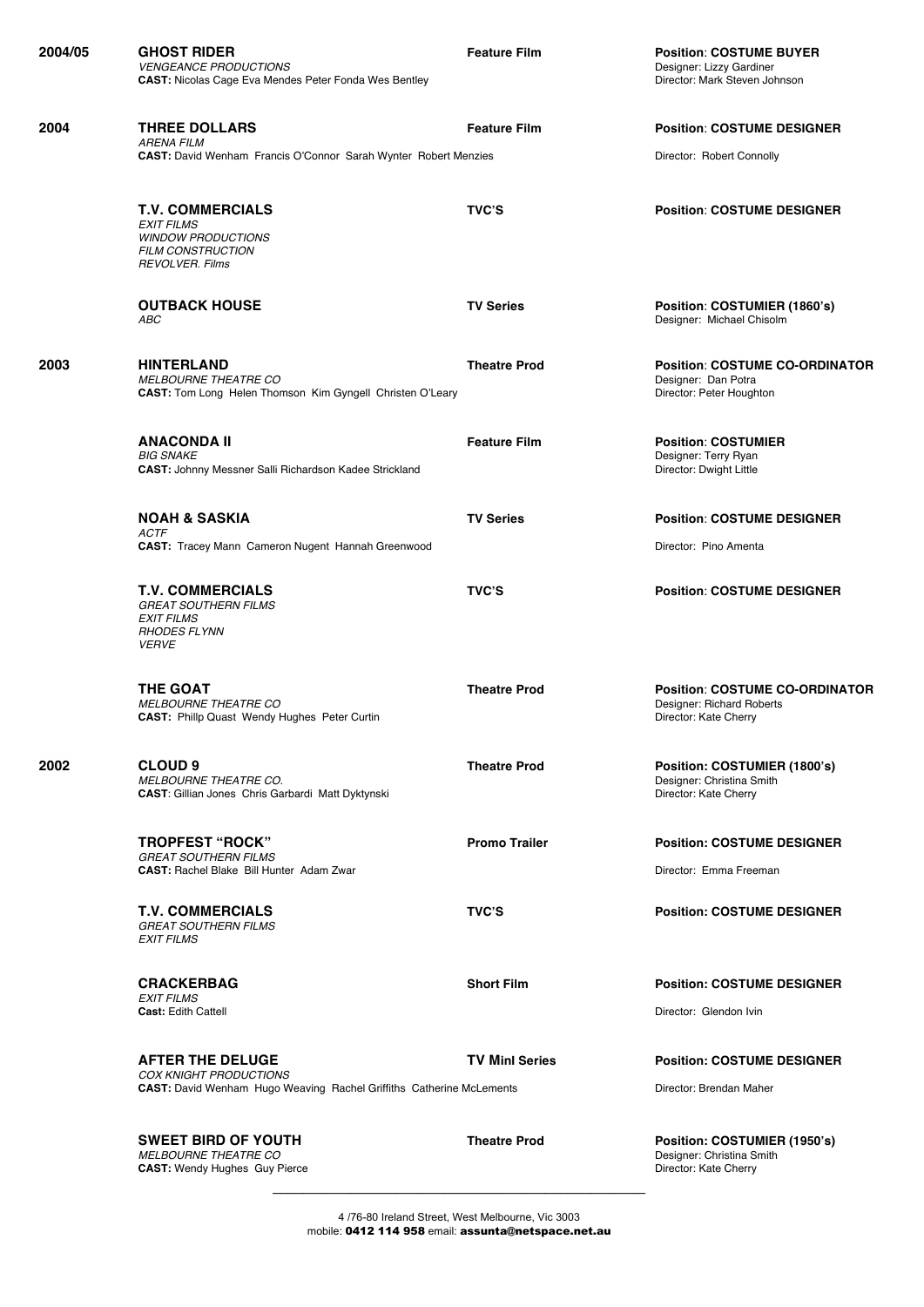| 2001 | <b>HALIFAX f.p series 6</b><br><b>BEYOND SIMPSON LE MESURIER</b>                                                                     | <b>3 Tele Movies</b>  | <b>Position: COSTUME DESIGNER</b>                                                                                        |
|------|--------------------------------------------------------------------------------------------------------------------------------------|-----------------------|--------------------------------------------------------------------------------------------------------------------------|
|      | <b>CAST:</b> Rebecca Gibney Sascha Horler William McInnes David Roberts                                                              |                       | Director: Ken Cameron<br>Paul Maloney<br>Lynn Heggar                                                                     |
|      | <b>THE KIMES</b>                                                                                                                     | <b>Tele movie</b>     | <b>Position: COSTUME DESIGNER</b>                                                                                        |
|      | CBS / VILLAGE ROADSHOW<br><b>CAST:</b> Mary Tyler Moore Robert Forster Jean Stapleton                                                |                       | Director: Arthur Seidelman                                                                                               |
| 2000 | <b>MY BROTHER JACK</b><br><b>SAMSON PRODUCTIONS</b><br><b>CAST:</b> Matt Day Angie Milliken William McInnes Claudia Karvan           | <b>TV Mini Series</b> | <b>Position: COSTUME SUPERVISOR</b><br>Designer: Terry Ryan<br>Director: Ken Cameron                                     |
|      | <b>HALIFAX f.p series 5</b>                                                                                                          | <b>3 Tele Movies</b>  | <b>Position: COSTUME DESIGNER</b>                                                                                        |
|      | <b>BEYOND SIMPSON LE MESURIER</b><br><b>CAST:</b> Rebecca Gibney Andy Anderson Esse Davi Nick Eadie Nikki Wendt                      |                       | Director: Ken Cameron<br>Paul Maloney<br>Steve Jodrell                                                                   |
| 1999 | <b>DOGWOMAN</b><br><b>BEYOND SIMPSON LE MESURIER</b><br>CAST: Magda Szubanski Tara Morice                                            | <b>3 Tele Movies</b>  | <b>Position: COSTUME SUPERVISOR</b><br>Designer: Jeanie Cameron<br>Director: Rowan Wood<br>Paul Maloney<br>David Cameron |
|      | <b>T.V COMMERCIALS</b><br><b>GREAT SOUTHERN FILMS</b><br><b>BIG DAKS</b><br><b>EXIT FILMS</b>                                        | <b>TVC'S</b>          | <b>Position: COSTUME DESIGNER</b>                                                                                        |
| 1998 | <b>HALIFAX f.p series 4</b><br><b>BEYOND SIMPSON LE MESURIER</b><br><b>CAST:</b> Rebecca Gibney Sonia Todd Robyn Nevin Andrew Clarke | <b>3 Tele Movies</b>  | <b>Position: COSTUME DESIGNER</b><br>Director: Bendan Maher<br>Peter Andrekidis<br>Steve Jodrell                         |
|      | <b>T.V COMMERCIALS</b><br><b>GREAT SOUTHERN FILMS</b><br><b>BIG DAKS</b><br><b>YARRA FILMS</b>                                       | <b>TVC'S</b>          | <b>Position: COSTUME DESIGNER</b>                                                                                        |
| 1997 | THE THIN RED LINE<br>THIN RED LINE PRODUCTIONS<br><b>CAST:</b> Sean Penn Nick Nolte Adrien Brody Jim Caviezel George Clooney         | <b>Feature film</b>   | Position: COSTUMIER (WW II)<br>Designer: Margot Wilson<br>Director: Terence Malick                                       |
| 1996 | <b>GOOD GUYS BAD GUYS</b><br><b>SIMPSON LE MESURIER FILMS</b><br><b>CAST: Marcus Graham Allison White Travis McMahon</b>             | <b>TV Series</b>      | <b>Position: COSTUME DESIGNER</b><br>Director: Paul Maloney<br><b>Brendan Maher</b><br>Pino Amenta                       |
|      | <b>KANGAROO PALACE (Pre Prod only)</b><br><b>ARTIST SERVICES</b><br>CAST: Rebecca Gibney Jacqui McKenzie Josephine Byrne             | <b>TV Mini Series</b> | Position: COSTUMIER (1960's/70's)<br>Designer: Jeanie Cameron<br>Director: Rob Marchand                                  |
|      | <b>BEVERLY HILLS FAMILY ROBINSON</b><br><b>DISNEY FILMS</b><br><b>CAST:</b> Dyan Cannon Sarah Michelle Gellar                        | <b>Tele Movie</b>     | <b>Position: COSTUME SUPERVISOR</b><br>Designer: Jeanie Cameron<br>Director: Troy Miller                                 |
| 1995 | <b>ZONE 39</b><br><b>MEDIA WORLD FEATURES</b><br><b>CAST: Peter Phelps</b>                                                           | <b>Feature Film</b>   | <b>Position: COSTUME SUPERVISOR</b><br>Designer: Clare Griffin<br>Director: John Tatoulis                                |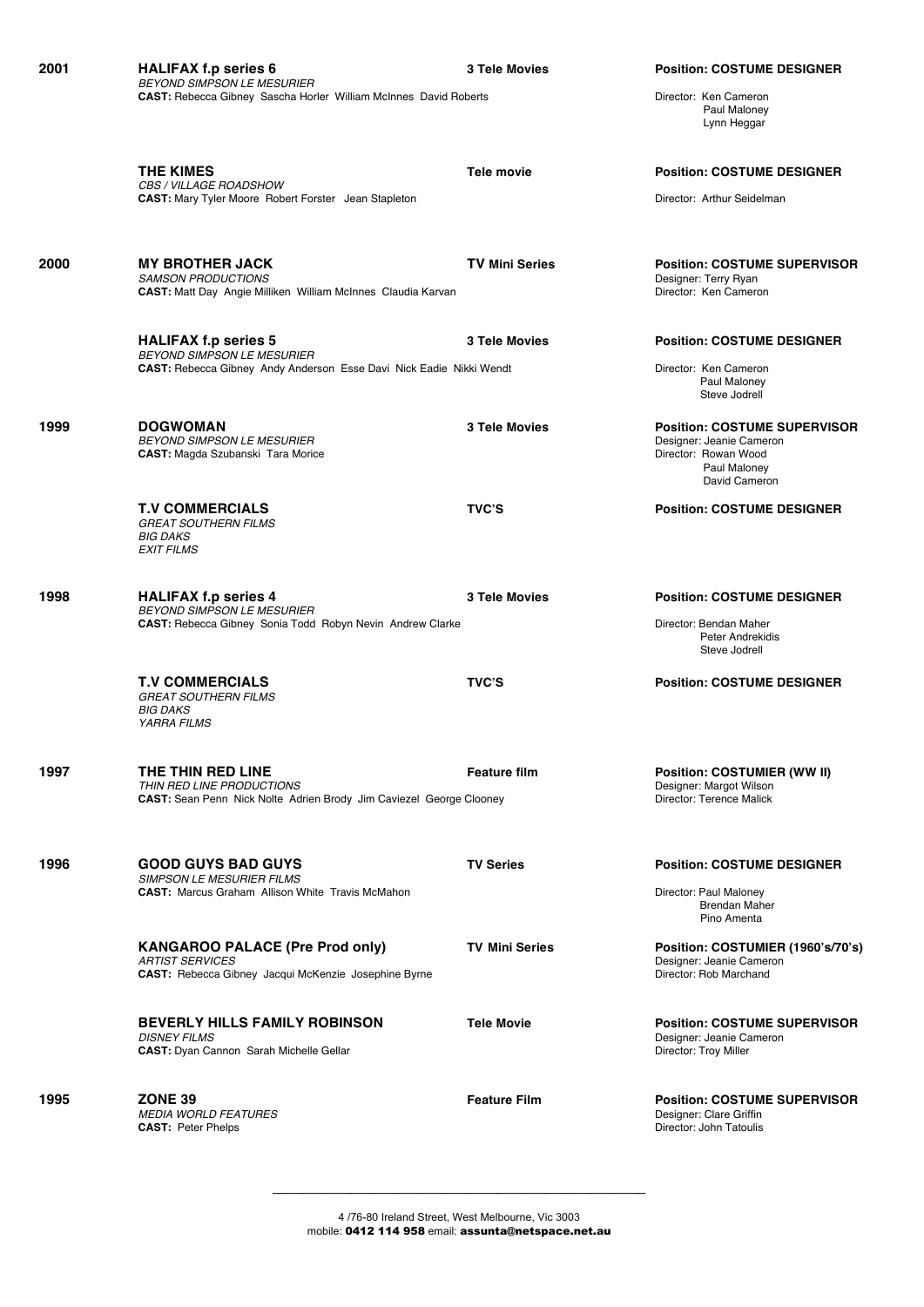| 1994 | <b>HALIFAX f.p. series 1</b><br><b>SIMPSON LE MESURIER FILMS</b>                                                                  | <b>6 Tele Movies</b>  | <b>Position: COSTUME DESIGNER</b>                                                                               |
|------|-----------------------------------------------------------------------------------------------------------------------------------|-----------------------|-----------------------------------------------------------------------------------------------------------------|
|      | <b>CAST:</b> Rebecca Gibney Jacqui McKenzie Colin Friels Richard Roxburgh                                                         |                       | Director: Paul Maloney<br>Steve Jodrell<br>Michael Carson<br><b>Brendan Maher</b>                               |
|      | <b>LAW OF THE LAND</b><br>ROADSHOW COOTE & CARROLL<br>CAST: Lisa Hensley David Roberts Francis O'Connor Richard Moir              | <b>TV Series</b>      | <b>Position: COSTUME SUPERVISOR</b><br>Designer: Jeanie Cameron                                                 |
| 1993 | <b>SKYTRACKERS</b><br><b>ACTF</b><br><b>CAST:</b> Anna Maria Monticelli Steve Jacobs                                              | <b>TV Series</b>      | <b>Position: COSTUME SUPERVISOR</b><br>Designer: Kerri Mazzocco<br>Director: Mario Andreacchio<br>Steve Jodrell |
| 1992 | <b>STARK</b><br><b>CASCADE ASH PRODUCTIONS</b><br><b>CAST:</b> Jacqui McKenzie Ben Elton Bill Hunter Paul Chubb                   | <b>TV Mini Series</b> | <b>Position: COSTUME SUPERVISOR</b><br>Designer: Kerri Barnett<br>Director: Nadia Tass                          |
|      | <b>ROUND THE TWIST II</b><br><b>ACTF</b><br><b>CAST:</b> Richard Moir Mark Mitchell Jeffrey Walker                                | <b>TV Series</b>      | <b>Position: COSTUME SUPERVISOR</b><br>Designer: Kerri Barnett<br>Director: Esben Storm<br>Steve Jodrell        |
| 1991 | <b>HAMMERS OVER THE ANVIL</b><br>SOUTH AUSTRALIA FILM CORP<br><b>CAST:</b> Russell Crowe Charlotte Rampling                       | <b>Feature Film</b>   | Position: COSTUMIER (1912)<br>Designer: Ross Major<br>Director: Anne Turner                                     |
|      | <b>GOOD VIBRATIONS</b><br>SOUTHERN STAR PRODUCTIONS<br><b>CAST:</b> Genevieve Picout William McInnes Jeffery Walker               | <b>TV Mini Series</b> | <b>Position: COSTUME SUPERVISOR</b><br>Designer: Bruce Finlayson<br>Director: Graham Thorburn                   |
|      | <b>TRACKS OF GLORY</b><br><b>BARRON FILMS</b><br><b>CAST:</b> Justine Clarke Cameron Daddo Richard Roxburgh Nick Eadie            | <b>TV Mini Series</b> | Position: COSTUMIER (1905)<br>Designer: Ross Major<br>Director: Marcus Cole                                     |
| 1990 | <b>INSPECTOR MORSE</b><br><b>PALM BEACH PICTURES</b><br><b>CAST: John Thaw Kevin Whatlely Rhonda Findleton</b>                    | <b>Tele Movie</b>     | <b>Position: COSTUME SUPERVISOR</b><br>Designer: Bruce Finlayson<br>Director: John Madden                       |
|      | <b>PHANTOM OF THE OPERA</b><br><b>CAMERON MACKINTOSH</b><br><b>CAST:</b> Marina Prior Anthony Warlow                              | <b>Theatre Prod</b>   | <b>Position: COSTUMIER</b>                                                                                      |
|      | <b>SPOTSWOOD</b><br><b>MERIDIAN FILMS</b><br><b>CAST:</b> Ben Mendleson Toni Collette Anthony Hopkins Russell Crowe               | <b>Feature Film</b>   | Position: COSTUMIER (1950's/60's)<br>Designer: Tess Schofield<br>Director: Mark Joffe                           |
|      | UNTIL THE END OF THE WORLD<br><b>VILLAGE ROADSHOW</b><br><b>CAST: Jeanne Moreau Solveig Dommartine William Hurt Max Von Sydow</b> | <b>Feature Film</b>   | <b>Position: COSTUMIER / DRESSER</b><br>Designer: Kerri Barnett<br>Director: Wim Wenders                        |
|      | <b>SHADOWS OF THE HEART</b><br><b>SOUTH AUST FILM CORP</b><br>CAST: Josepine Byrne Marcus Graham Jerome Ehlers Robyn Nevin        | <b>TV Mini Series</b> | Position: COSTUMIER (1920's)<br>Designer: Jane Hyland<br>Director: Rod Hardy                                    |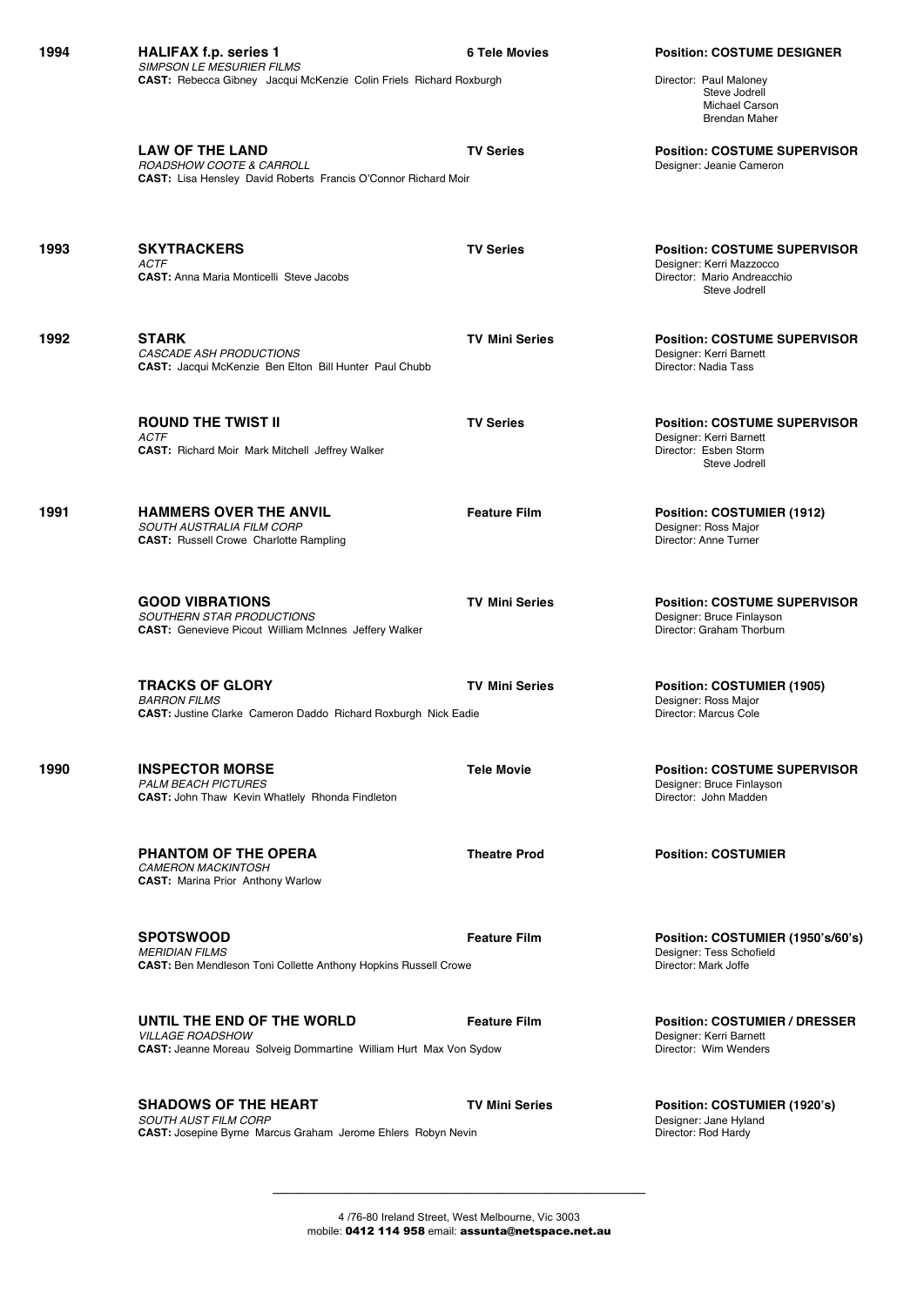**1989 HARBOUR BEAT Tele Movie Position: COSTUME SUPERVISOR** PALM BEACH PICTURES<br> **CAST**: John Hannah Steve Vidler Angie Milliken<br>
Director: David Elfick **CAST:** John Hannah Steve Vidler Angie Milliken

*VILLAGE ROADSHOW* Designer: Bruce Finlayson **CAST:** Kylie Minouge Angela Punch McGregor

**1988 FIELDS OF FIRE III TV Mini Series Position: COSTUME SUPERVISOR PALM BEACH PICTURES**<br> **CAST:** Peta Toppano Martin Saks Kris McQuade Noni Hazleburst **Designer: Designer: David Flfik**<br>
Director: David Flfik **CAST:** Peta Toppano Martin Saks Kris McQuade Noni Hazlehurst

> **TANAMERA TV Mini Series Position: COSTUMIER (1930's) GRUNDY'S PRODUCTION**<br> **Cast:** Tushka Bergen Robert Colby Lewis Fiander Bruce Spence<br> **Cast:** Tushka Bergen Robert Colby Lewis Fiander Bruce Spence<br> **Cast:** Tushka Bergen Robert Colby Lewis Fiander Bruce Spence **Cast:** Tushka Bergen Robert Colby Lewis Fiander Bruce Spence

**1987 EVIL ANGELS Feature Film Position: COSTUMIER (1970's/80's)** *CINEMA VERITY LIMITED*<br>
CAST: Mervi Streep Sam Niell Deborah Lee Furness Bud Tingwell<br>
CAST: Mervi Streep Sam Niell Deborah Lee Furness Bud Tingwell<br>
CAST: Mervi Streep Sam Niell Deborah Lee Furness Bud Tingwell **CAST:** Meryl Streep Sam Niell Deborah Lee Furness Bud Tingwell

> **PORGY AND BESS Theatre Prod Position: COSTUMIER** *SPOLETO FESTIVAL*

**1986 NANCY WAKE TV Mini Series Position: COSTUMIER (1940's)** *SIMPSON LE MESURIER FILMS* Designer: Jane Hyland **CAST: Noni Hazelhurst John Waters Pamela Rabe Frank Gallegher** 

> **GROUND ZERO Feature Film Position: COSTUME SUPERVISOR** *GROUND ZERO PRODUCTIONS* Designer: Margot Lindsay **CAST:** Colin Friels Jack Thompson Donald Pleasance

> **BACKSTAGE**<br> **Feature Film Position: COSTUME SUPERVISOR**<br> **RUBBOWES FILM GROUP CAST:** Laura Branigan Michael Aitkens Noel Ferrier Rowena Wallace

**1985 WHOSE BABY TV Mini Series Position: COSTUME STANDBY** *CRAWFORD PRODUCTIONS*<br>
CAST: Angela Punch McGregor Peter Curtin Drew Forsythe Robyn Gibbes<br>
Director: Ian Barry **CAST:** Angela Punch McGregor Peter Curtin Drew Forsythe Robyn Gibbes

> **SWORD OF HONOUR (Pre Prod only) TV Mini Series Position: COSTUMIER (1960's/70's)** SIMPSON LE MESURIER FILMS<br> **CAST:** Tracey Mann Andrew Clarke Nikki Coghill **Discussion CAST: Discussion CAST:** Director: Pino Amenta **CAST:** Tracey Mann Andrew Clarke Nikki Coghill

**1984 ANZACS TV Mini Series Position: COSTUMIER (WW I) BURROWES DIXON FILM GROUP**<br> **CAST:** Andrew Clarke Megan Williams Paul Hogan John Blake<br>
Director: John Dixon **CAST:** Andrew Clarke Megan Williams Paul Hogan John Blake

**1983 SPECIAL SQUAD TV Series Position: COSTUME DESIGNER** *CRAWFORD PRODUCTIONS* **CAST:** John Dietrich Allan Cassell Tony Hawkins **Director: Tim Burstall** Director: Tim Burstall

**CHADWICK & DOUGLAS PRODUCTIONS CAST:** Slim Dusty Joy McKean Anne Kirkpatrick

**THE DELINQUENTS**<br> **Feature Film Position: COSTUME SUPERVISOR**<br> *VILLAGE BOADSHOW*Designer: Bruce Finlayson

**Designer: Jane Hyland<br>Director: Johnathon Hardy** 

**THE SLIM DUSTY MOVIE**<br> *CHADWICK & DOUGLAS PRODUCTIONS* **Feature Film Examplement CHADWICK & DOUGLAS PRODUCTIONS** 

4 /76-80 Ireland Street, West Melbourne, Vic 3003 mobile: 0412 114 958 email: assunta@netspace.net.au